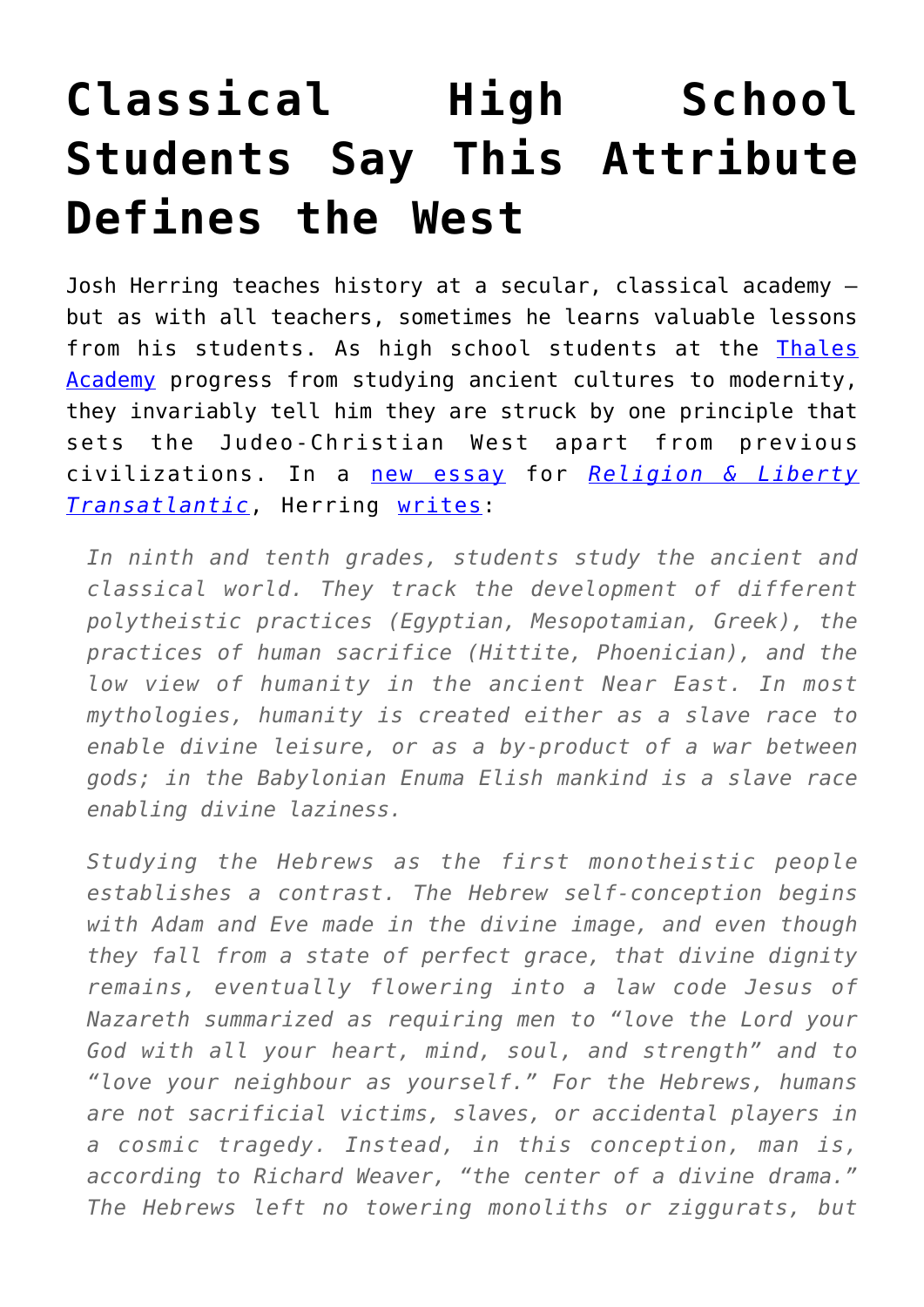*their development of a high view of human dignity made a lasting contribution to the Western tradition.*

Without a single reference to theology, students who study classical history see an historic break between the West and every previous civilization. And, they say, respecting the human dignity of each person is the dividing line.

Moving from ancient Babylon to the modern era, Herring takes students – and his readers – through ancient Greece and Rome. Christian thinkers fused critical elements into a cohesive culture.

"Suddenly, the pieces fit together," he [writes.](https://acton.org/publications/transatlantic/2017/08/09/human-dignity-uniquely-defining-characteristic-west) "This imagebearing yet fallen creature capable of rational thought contains such worth in the eyes his Creator that Christ came to redeem mankind from the rule of sin and death."

A chorus of contemporary secular authors – most recently [Douglas Murray,](http://blog.acton.org/archives/94101-can-european-values-prevent-european-suicide.html) [James Kirchick](http://blog.acton.org/archives/96635-can-christ-and-burke-solve-the-european-intifada.html), and [Rolf Peter](https://acton.org/publications/transatlantic/2017/07/14/spiritual-cause-and-cure-european-intifada) [Sieferle](https://acton.org/publications/transatlantic/2017/07/14/spiritual-cause-and-cure-european-intifada) – have asked whether ["European values"](http://blog.acton.org/archives/90175-what-are-transatlantic-values.html) and ["human](http://blog.acton.org/archives/92215-ignoring-faith-and-human-dignity-leaves-europe-adrift-joint-catholic-orthodox-statement.html) [rights"](http://blog.acton.org/archives/92215-ignoring-faith-and-human-dignity-leaves-europe-adrift-joint-catholic-orthodox-statement.html) can survive without the philosophical and religious presuppositions in which they developed. The remedy, in part, Herring [writes,](https://acton.org/publications/transatlantic/2017/08/09/human-dignity-uniquely-defining-characteristic-west) is to resume accurately teaching the classical roots of Western culture:

*The West has long celebrated freedom, but that freedom did not develop in a vacuum. The ability of human beings from around the world to act freely in economic, religious, social, and political spheres [grows out of key](http://blog.acton.org/archives/92215-ignoring-faith-and-human-dignity-leaves-europe-adrift-joint-catholic-orthodox-statement.html) [convictions](http://blog.acton.org/archives/92215-ignoring-faith-and-human-dignity-leaves-europe-adrift-joint-catholic-orthodox-statement.html) that contribute to the rich tapestry of the Western tradition. It is not enough to celebrate freedoms without understanding how they developed. If we cut off the roots that nourish our concept of freedom, the tree of liberty will collapse.*

You can [read his full essay here.](https://acton.org/publications/transatlantic/2017/08/09/human-dignity-uniquely-defining-characteristic-west)